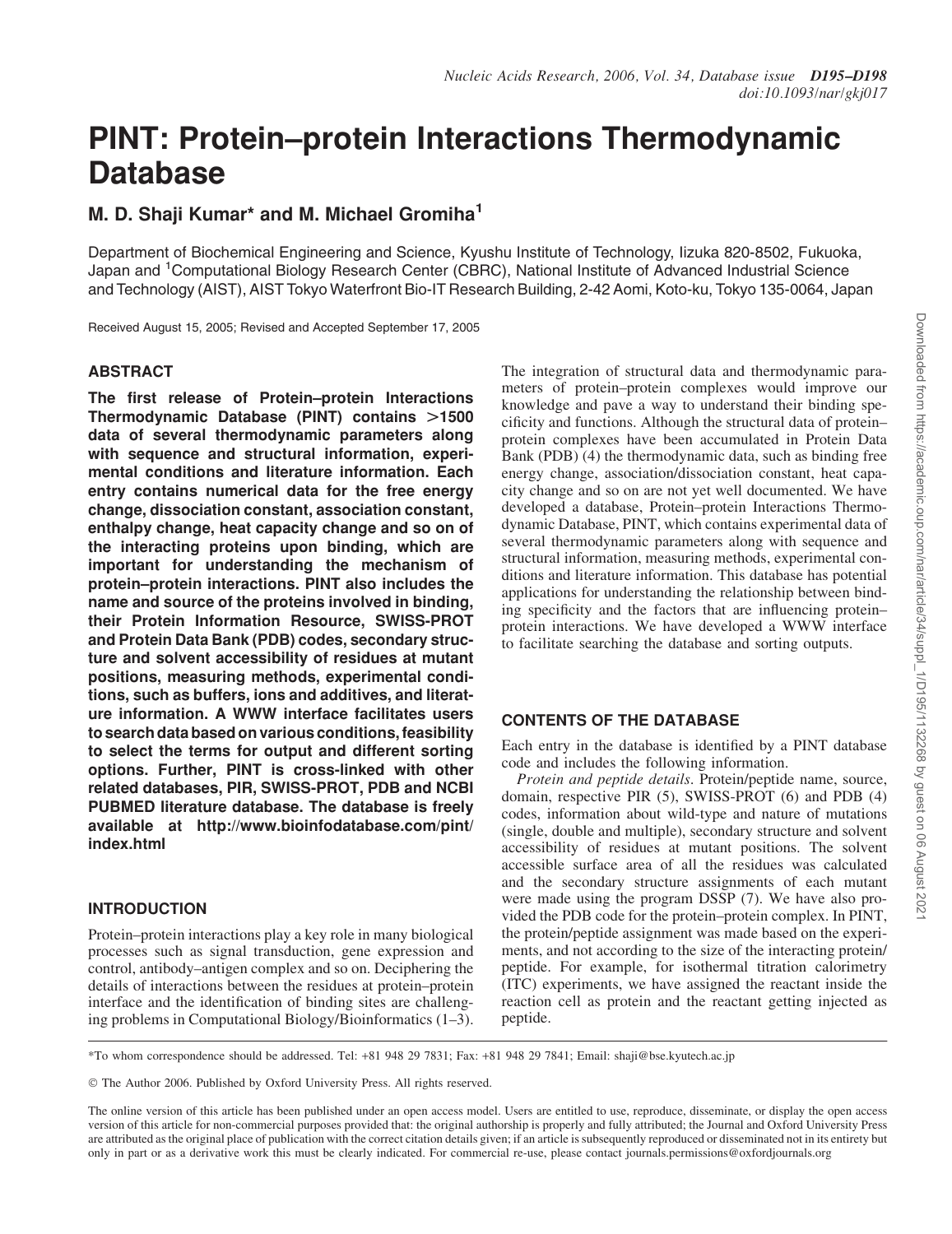|                                                                                                                                                                         |                  | madynam              | <b>Database</b>             |                                                         |                        |         |
|-------------------------------------------------------------------------------------------------------------------------------------------------------------------------|------------------|----------------------|-----------------------------|---------------------------------------------------------|------------------------|---------|
| About<br>Home<br>Search                                                                                                                                                 | Tutorial<br>Help | Contact<br>Reference | Links                       |                                                         |                        |         |
|                                                                                                                                                                         |                  |                      | <b>Advanced Search</b>      |                                                         |                        |         |
| Please fill or choose necessary entries below, set display and sorting options.                                                                                         |                  |                      |                             |                                                         |                        |         |
| Please use the back button of the browser to go back to the form after search if you need to use your old settings. Use the reset button to go back to the default page |                  |                      |                             |                                                         | Search                 | Reset   |
| <b>Protein Details</b>                                                                                                                                                  |                  | Display              | <b>Experimental Details</b> |                                                         |                        | Display |
|                                                                                                                                                                         |                  |                      | Temperature 15              | To 30<br>$\mathcal{C}$                                  | $\boxed{\vee}$         |         |
| <b>PINT Code ALL</b>                                                                                                                                                    | $\checkmark$     | ☑                    | pH 5                        | To                                                      | $\overline{\vee}$      |         |
| Protein Name ALL                                                                                                                                                        | $\checkmark$     | $\boxed{\vee}$       | <b>Protein Conc</b>         | To<br>μM                                                | п                      |         |
| Protein Source ALL                                                                                                                                                      | $\checkmark$     |                      | <b>Peptide Conc</b>         | To<br>μM                                                | п                      |         |
| Protein Domain ALL                                                                                                                                                      | $\checkmark$     |                      | <b>Buffer ALL</b>           | $\checkmark$<br>$\checkmark$<br>Ion ALL                 | п<br>п                 |         |
| $\checkmark$<br>PIR CODE ALL                                                                                                                                            |                  | П                    | Additives ALL               | $\checkmark$                                            | $\Box$                 |         |
| $\checkmark$<br>SWISS-PROT ALL                                                                                                                                          |                  | П                    | Method ALL                  | $\checkmark$                                            | П                      |         |
| PDB_FREE ALL<br>$\checkmark$                                                                                                                                            |                  | п                    |                             |                                                         |                        |         |
| Mutation Single □Double □Multiple □Wild                                                                                                                                 |                  | П                    | <b>Binding Data</b>         |                                                         |                        |         |
| Sec_Structure Helix Strand Bend ITurn ICoil                                                                                                                             |                  | П                    | Kd                          | $\times$ M<br>$\times$ To<br>$\mathbf E$<br>$\mathbb E$ | $\boxed{\smash{\vee}}$ |         |
| ASA<br>To                                                                                                                                                               |                  | П                    | dKd                         | $~\vee~$ M<br>$\mathbf E$<br>$\times$ To<br>$\mathbb E$ | □                      |         |
|                                                                                                                                                                         |                  |                      | Ka                          | $\times M$<br>$\mathbf E$<br>$\times$ To<br>$\mathbf E$ | Π                      |         |
| <b>Peptide Details</b>                                                                                                                                                  |                  |                      | dKa                         | $\times M$<br>$\mathbf E$<br>$\mathbf E$<br>$V$ To      |                        |         |
| Peptide Name ALL                                                                                                                                                        | $\checkmark$     | O)                   | dG                          | To<br>kcal/mol                                          | $\Box(\textbf{N})$     |         |
| Peptide Source ALL                                                                                                                                                      |                  | п                    | ddG<br>dH                   | kcal/mol<br>To.<br>kcal/mol<br><b>To</b>                | $\Box$                 |         |
| Peptide Domain ALL                                                                                                                                                      | $\checkmark$     |                      | dCp                         | kcal/mol<br>To                                          | $\Box$                 |         |
| PIR CODE ALL<br>$\checkmark$                                                                                                                                            |                  | П                    |                             |                                                         |                        |         |
| SWISS-PROT ALL                                                                                                                                                          |                  | □                    | <b>Reference Details</b>    |                                                         |                        |         |
| $\checkmark$                                                                                                                                                            |                  | п                    | Keywords                    |                                                         |                        |         |
| $\checkmark$<br>PDB FREE ALL                                                                                                                                            |                  | п                    | Author                      | $\checkmark$<br><b>ALL</b>                              |                        |         |
| Mutation Single Double Multiple Wild                                                                                                                                    |                  | п                    | Journal                     | <b>ALL</b><br>$\checkmark$                              |                        |         |
| Sec_Structure   Helix   Strand   Bend   Turn   Coil                                                                                                                     |                  | П                    | <b>PMID</b><br>Year         | 1985 v To 2005 v                                        |                        |         |
| <b>ASA</b><br>To                                                                                                                                                        |                  | □                    |                             |                                                         |                        |         |
| <b>Complex Details</b>                                                                                                                                                  |                  |                      | <b>Sorting Options</b>      |                                                         |                        |         |
|                                                                                                                                                                         |                  |                      | Sort by dG                  | $\checkmark$                                            |                        |         |
|                                                                                                                                                                         |                  |                      |                             |                                                         |                        |         |

# (b) PINT Database: Search Results

# Your query resulted in 1174 data.

If you want to modify your query, please use the "back" button of your browser. If you want to try another new query, please go to the search page.

|      | <b>NUMBER PINT CODE</b> | PROT NAME                                  | PEPT NAME          | <b>PDB COMPLEX</b> | $\sim$ $\rm{pH}$ $\rm{Kd}$ |                                  | dG<br>(kcal/mol) | <b>REFERENCE</b>                                       |
|------|-------------------------|--------------------------------------------|--------------------|--------------------|----------------------------|----------------------------------|------------------|--------------------------------------------------------|
| 1021 | PINT_CYCP_ISO1          | Cytochrome C<br>peroxidase                 | Cytochrome C iso-1 | 2PCC               |                            | 25.0 6.0 $\frac{4.05e}{2}$       | $-1.90$          | Biochemistry. 2001 Jan 16;40<br>$(2):422-8$            |
| 1042 | PINT CALM RS20          | Calmodulin                                 | RS20 peptide       | NUL                |                            | 25.0 7.5 $\frac{8.33e}{4}$ -4.21 |                  | J Biol Chem. 1999 Jun 25;274<br>$(26):18161-4$         |
| 733  | PINT CYCP CYCC          | Cytochrome C<br>peroxidase                 | Cytochrome C       | 2PCB               |                            | 26.0 6.0 $\frac{5.00e}{4}$ -4.52 |                  | Biochemistry. 1995 Jul 4:34<br>$(26):8398-405$         |
| 1182 | PINT GFB2 SOSA          | Growth factor receptor-<br>bound protein 2 | SOS-A peptide      | NULL               |                            | 30.0 7.0 $\frac{4.55e}{4}$ -4.60 |                  | Biochemistry. 1994 Nov 22;33<br>$(46):13531-9$         |
| 725  | PINT GFR2 Y317          | Growth factor receptor<br>protein 2        | pY317 peptide      | 1QG1               |                            | 20.0 7.5 $\frac{3.59e}{4}$ -4.62 |                  | Biochemistry. 1997 Aug 19;36<br>$(33):10006-14$        |
| 1279 | PINT PCAF ACKP          | Histone acetyltransferase<br>PCAF          | ACK peptide        | NULL               |                            | 25.0 7.4 $\frac{3.46e}{4}$ -4.72 |                  | Nature. 1999 Jun 3:399<br>$(6735):491-6$               |
| 1043 | PINT CALM RS20          | Calmodulin                                 | RS20 peptide       | NULL               |                            | 25.0 7.5 $\frac{2.78e}{4}$ -4.85 |                  | J Biol Chem. 1999 Jun 25;274<br>$(26):18161-4$         |
| 1041 | PINT CALM RS20          | Calmodulin                                 | RS20 peptide       | NULL               |                            | 25.0 7.5 $\frac{2.38e}{4}$ -4.95 |                  | J Biol Chem. 1999 Jun 25:274<br>$(26):18161-4$         |
| 1264 | PINT TCD2 CD48          | T-cell surface antigen<br>CD2              | CD48 antigen       | NULL               |                            | 25.0 7.4 $^{2.32e}_{4}$ 4.96     |                  | Proc Natl Acad Sci U S A.<br>1998 May 12:95(10):5490-4 |
| 633  | PINT TSRC HMTP          | Tyrosine-protein kinase<br><b>Src</b>      | lunT peptide       | 1SPS               |                            | 25.0 7.5 $^{2.27e}_{4}$ -5.00    |                  | J Mol Biol. 2002 Feb 15:316<br>$(2):291-304$           |
| 1269 | PINT TCD2 CD48          | T-cell surface antigen<br>CD2              | CD48 antigen       | NULL               |                            | 25.0 7.4 $\frac{1.92e}{4}$ 5.07  |                  | Proc Natl Acad Sci U S A.<br>1998 May 12:95(10):5490-4 |
| 1267 | PINT_TCD2_CD48          | T-cell surface antigen<br>CD2              | CD48 antigen       | NULL               |                            | 25.0 7.4 $\frac{1.84e}{4}$ -5.10 |                  | Proc Natl Acad Sci U S A.<br>1998 May 12:95(10):5490-4 |
| 1265 | PINT TCD2 CD48          | T-cell surface antigen<br>CD2              | CD48 antigen       | NULL               |                            | 25.0 7.4 $\frac{1.76e}{4}$ -5.12 |                  | Proc Natl Acad Sci U S A.<br>1998 May 12:95(10):5490-4 |
| 1268 | PINT_TCD2_CD48          | T-cell surface antigen<br>CD2              | CD48 antigen       | NULL               |                            | 25.0 7.4 $\frac{1.68e}{4}$ 5.15  |                  | Proc Natl Acad Sci U S A.<br>1998 May 12:95(10):5490-4 |

Figure 1. An example of searching conditions, display and sorting options, and the results of PINT search. (a) Search, display and sorting options: the search is performed for obtaining  $K_d$  and  $\Delta G$  for protein–protein complexes obtained in the temperature range of 15–30° and pH >5. All these search items were selected to display in the output along with PINT code, protein name, peptide name, PDB complex and journal name. The data are sorted with D*G* in descending order. (b) Partial results obtained from PINT under the conditions specified in Figure 1a.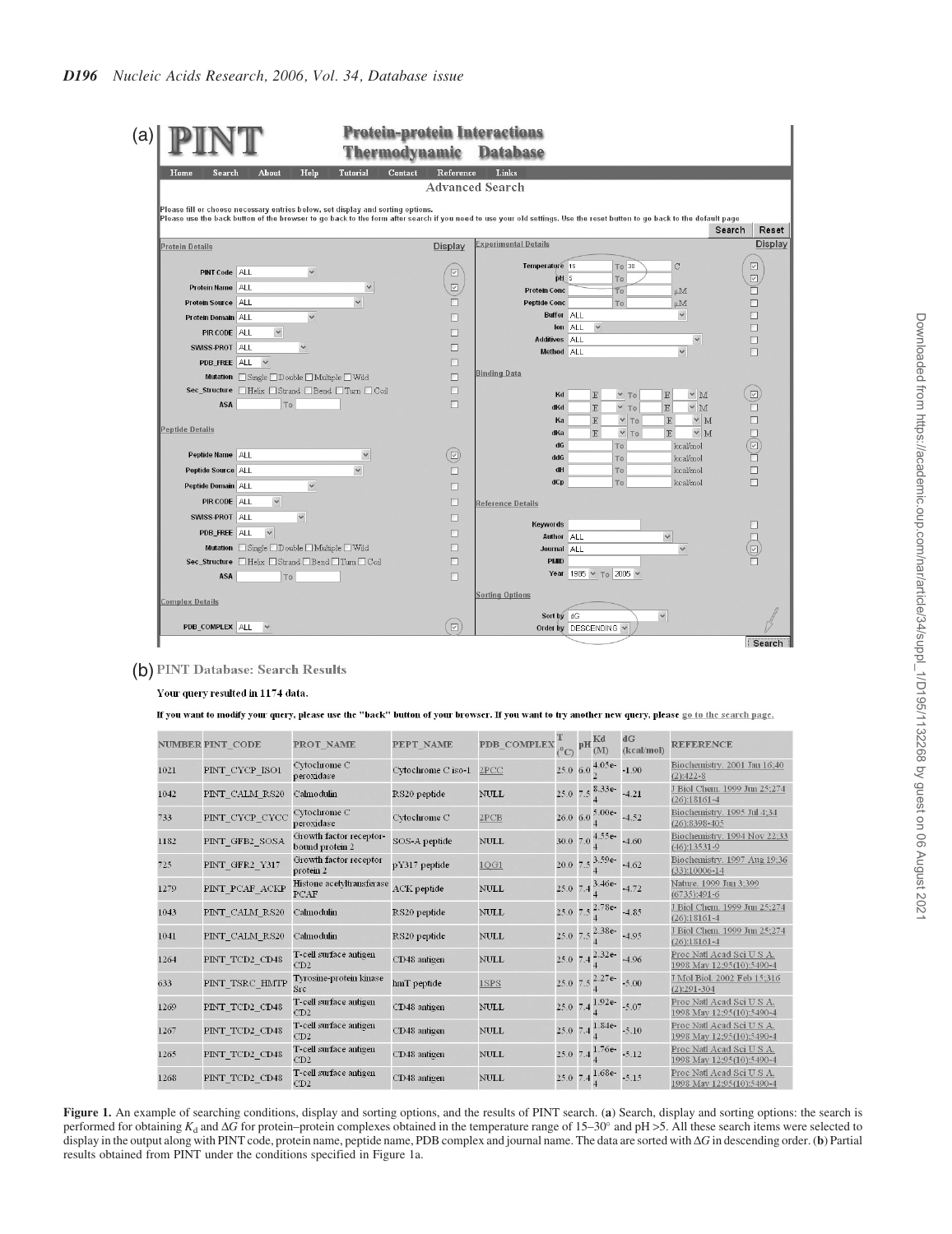*Experimental conditions*. Temperature, pH, protein and peptide concentrations, buffer, ion, additives and measuring method.

*Thermodynamic data*. Dissociation constant  $(K_d)$ , association constant  $(K_a)$ , free energy change  $(\Delta G)$ , enthalpy change  $(\Delta H)$  and heat capacity change  $(\Delta C_p)$  of the interacting proteins upon binding. The changes in  $K_d$ ,  $K_a$  and  $\Delta G$  have also been provided for mutants as  $\Delta K_d$ ,  $\Delta K_a$  and  $\Delta \Delta G$ , respectively.

*Literature information*. Keywords, authors, reference and PMID.

#### DATABASE STATISTICS

The first release of PINT, version 1.0, contains 1513 entries from 72 original research articles. PINT has 129 protein– protein complexes and 33 of them have complete 3D structures, which are deposited in PDB. Majority of the data were obtained with ITC experiments (670) followed by surface plasmon resonance (SPR) (322) and Fluorescence (216).

#### ACCESS TO PINT

PINT can be accessed through World Wide Web at http:// www.bioinfodatabase.com/pint/index.html. We have implemented both quick and advanced search options in PINT database. In the advanced search, various options are available in the interface, as shown in Figure 1, and are briefly explained below. (i) Retrieving data for a particular protein/peptide. For the convenience to the users, we have provided the complete list in a pull down menu. (ii) Specifying the codes, PIR (5), SWISS-PROT (6) and PDB (4). (iii) Searching the data based on secondary structure and solvent accessibility of protein/ peptide mutants. (iv) Extracting the data for a particular measurement (ITC, Fluorescence, Electrophysiology, Spectrophotometry, SPR and so on). (v) Obtaining the data for specific range of T, pH,  $K_d$ ,  $K_a$ ,  $\Delta G$ ,  $\Delta H$  and  $\Delta C_p$ . (vi) Limiting the data to specific years or journals. (vii) Searching with keywords, journal, PMID and authors' names.

Detailed tutorials describing the usage of the present PINT are available at the home page. As an example, the necessary items to be filled/selected to search the thermodynamic data, dissociation constant and free energy change for protein– protein complexes obtained in the temperature range of  $15-30^{\circ}$  and pH >5 are shown in Figure 1a. In the same figure, we have shown the display items in the output by tick marks. In PINT, it is possible to sort the data by T, pH,  $K_d$ ,  $\Delta G$  and so on and we showed the sorting with  $\Delta G$  in descending order. This search picked up 1174 data and a part of the results obtained with the search conditions and sorting option is shown in Figure 1b.

#### GUIDELINES

We have provided a detailed help page explaining about the contents of the database and different modes of search options. Further, we have given the lists of PINT codes, protein and peptide names, buffers, ions and additives, PIR, SWISS-PROT and PDB codes and authors. This will assist the users to obtain the relevant data quickly.

#### COMPARISON WITH OTHER RELATED DATABASES

Salwinski *et al*. (8) developed a Database of Interacting Proteins, which mainly contains the information about the relationship between protein structure and function and the thermodynamic data are minimal. The Biomolecular Interaction Network Database, archives biomolecular interaction, reaction, complex and pathway information (9). The Kinetic Data of Bio-molecular Interactions, aimed at providing experimentally determined kinetic data of protein–protein and other complexes (10). In the present work, we have developed a database, PINT, which mainly accumulates the thermodynamic data of interacting proteins upon binding. We have provided all the experimentally measured thermodynamic data ( $K_d$ ,  $K_a$ ,  $\Delta G$ ,  $\Delta H$  and  $\Delta C_p$ ) for wild-type and mutant proteins. PINT differs from all other existing databases and it will be useful to understand the relationship among sequence, structure and binding specificities of protein– protein complexes.

## LINKS TO OTHER DATABASES

Each data in PINT is linked to the sequence databases PIR (5) and SWISS-PROT (6), structure database, PDB (4), and the literature database, PUBMED (http://www.ncbi.nlm.nih.gov/ entrez/). Further, general links are given to related protein– protein interaction and other databases (8–10).

#### AVAILABILITY AND CITATION OF PINT

The database is freely available for academic purpose at http:// www.bioinfodatabase.com/pint/index.html. The users of PINT should cite this article, including the URL. Suggestions and other materials for inclusion in the database are welcome and should be sent to admin@bioinfodatabase.com.

#### ACKNOWLEDGEMENTS

Funding to pay the Open Access publication charges for this article were waived by Oxford University Press.

*Conflict of interest statement.* None declared.

## **REFERENCES**

- 1. Salwinski,L. and Eisenberg,D. (2003) Computational methods of analysis of protein–protein interactions. *Curr. Opin. Struct. Biol.*, 13, 377–382.
- 2. Wodak,S.J. and Mendez,R. (2004) Prediction of protein–protein interactions: the CAPRI experiment, its evaluation and implications. *Curr. Opin. Struct. Biol.*, 14, 242–249.
- 3. Aloy,P., Pichaud,M. and Russell,R.B. (2005) Protein complexes: structure prediction challenges for the 21st century. *Curr. Opin. Struct. Biol.*, 15, 15–22.
- 4. Berman,H.M., Westbrook,J., Feng,Z., Gilliland,G., Bhat,T.N., Weissig,H., Shindyalov,I.N. and Bourne,P.E. (2000) The Protein Data Bank. *Nucleic Acids Res.*, 28, 235–242.
- 5. Wu,C.H., Yeh,L.S., Huang,H., Arminski,L., Castro-Alvear,J., Chen,Y., Hu,Z., Kourtesis,P., Ledley,R.S., Suzek,B.E. *et al.* (2003) The Protein Information Resource. *Nucleic Acids Res.*, 31, 345–347.
- 6. Boeckmann,B., Bairoch,A., Apweiler,R., Blatter,M.C., Estreicher,A., Gasteiger,E., Martin,M.J., Michoud,K., O'Donovan,C., Phan,I. *et al.*